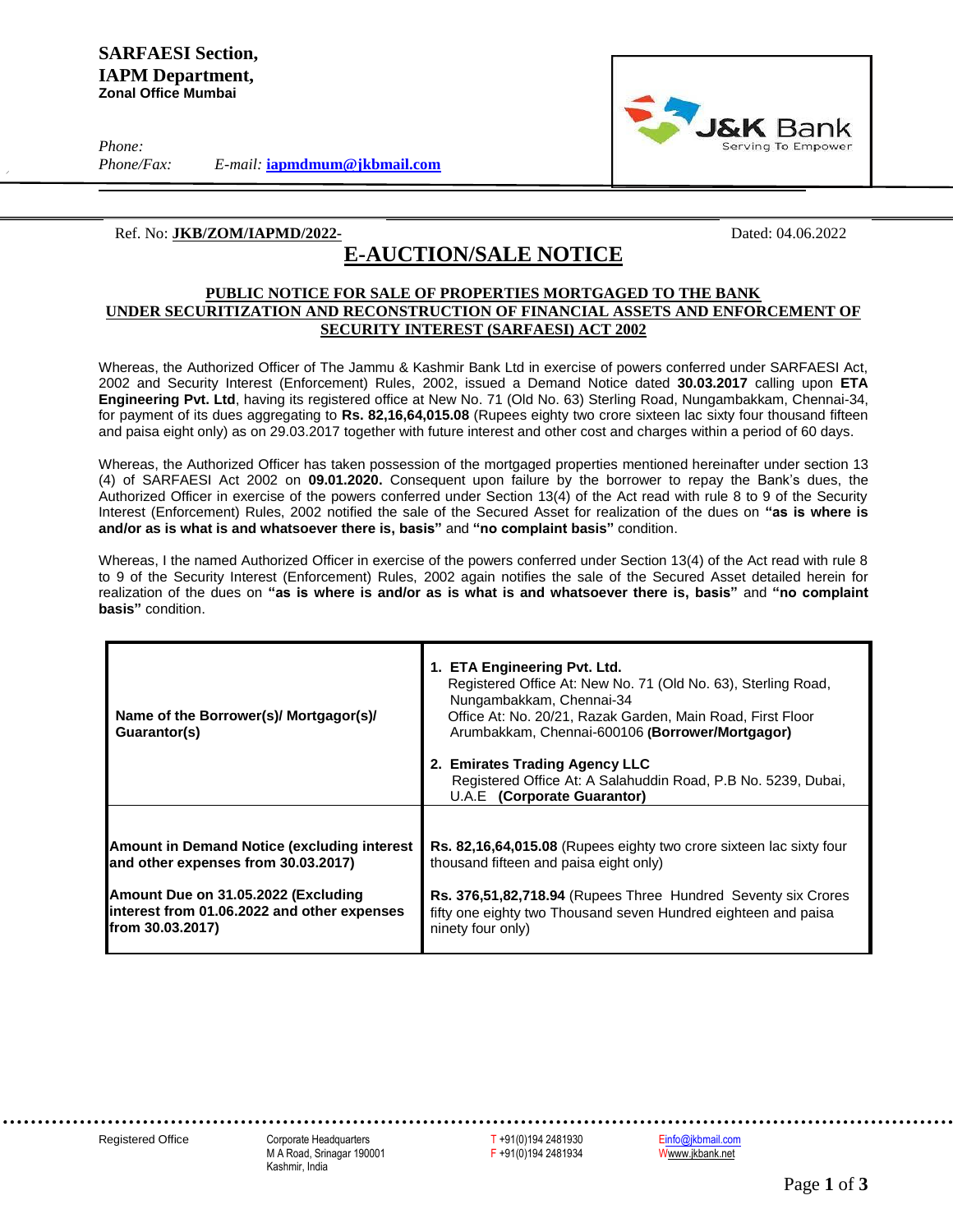| Description of the mortgaged asset (Put on<br>sale)                                                  | 1. All that piece and parcel of land along with industrial<br>shed measuring an extent of 8350 sqft bearing plot no.<br>10/10A (SP) at Ambattur Industrial estate in Saidapet<br>Talukand chingleput MGR District admeasuring about<br>0.80 acres comprised in survey no. 438 PT/453 PT of<br>Ambattur village bounded on the north by 40 road, east<br>by plot no 10/10B (SP) south by plot no. 11(SP), and west<br>by plot no. $10/P(SP)$<br>Property stands in the name of M/s ETA Engineering Pvt Ltd. |
|------------------------------------------------------------------------------------------------------|------------------------------------------------------------------------------------------------------------------------------------------------------------------------------------------------------------------------------------------------------------------------------------------------------------------------------------------------------------------------------------------------------------------------------------------------------------------------------------------------------------|
| <b>Reserve Price</b>                                                                                 | Rs. 1203.76 lacs (Rupees Twelve Crores three lacs seventy six<br>Thousand Only).                                                                                                                                                                                                                                                                                                                                                                                                                           |
| <b>Earnest Money Deposit (EMD)</b>                                                                   | Rs 120.38Lacs (Rupees one crore twenty lacs thirty Eight thousand<br>only)                                                                                                                                                                                                                                                                                                                                                                                                                                 |
| <b>Bid Increase Amount</b>                                                                           | Rs. 0.05 crore (Rupees five lac only)                                                                                                                                                                                                                                                                                                                                                                                                                                                                      |
| Name of the Branch                                                                                   | THE JAMMU AND KASHMIR BANK LIMITED, Business Unit,<br>Impaired Asset Recovery Branch, No93, Gold Signature Building,<br>Mosque Road Frazer Town Bangalore 560005                                                                                                                                                                                                                                                                                                                                           |
| <b>Authorized Officer/Designation</b>                                                                | Mr. Farid Ahmed Khan / Executive Manager                                                                                                                                                                                                                                                                                                                                                                                                                                                                   |
| Last Date & Time of submission of Bid,<br><b>Earnest Money Deposit (EMD) and</b><br><b>Documents</b> | 20.06.2022 at 5.00 PM                                                                                                                                                                                                                                                                                                                                                                                                                                                                                      |
| Date and Time of e-Auction                                                                           | 21.06.2022 from 2.30 PM to 3.30 PM                                                                                                                                                                                                                                                                                                                                                                                                                                                                         |
| Earnest Money Deposit (EMD) & Other<br>Remittance/s detail/s by RTGS to<br><b>Account Number</b>     | THE JAMMU AND KASHMIR BANK LIMITED<br>BUSINESS UNIT: Impaired Asset Recovery Branch, Bangalore<br>IFSC CODE: JAKA0IMPBNG<br>ACCOUNT NO.: 0955072000000001 in the name of RTGS Inter<br><b>Bank Receipts</b>                                                                                                                                                                                                                                                                                                |

## **TERMS AND CONDITIONS**

**1)** The E-Auction is being held on **"AS IS WHERE IS"** and **"AS IS WHAT IS BASIS" and "WHATSOEVER THERE IS BASIS** and **NO COMPLAINT BASIS"**. To the best of knowledge and information of the Authorized officer, there are no encumbrances on the properties, except specifically disclosed herein. However, the intending bidders should make their own independent enquiries regarding the encumbrances, title of property/ies put on auction and claims/rights/dues affecting the property, prior to submitting their bid. The Authorized Officer/Secured Creditor shall not be responsible in any way for any third party claims/rights/dues. The bidders shall satisfy themselves as to the description, condition or accuracy of the details regarding the property/ies given hereinabove.

**2)** It shall be the responsibility of the bidders to inspect and satisfy themselves about the asset and specification before submitting the bid. The physical inspection of property/ies put on auction will be permitted to interested bidders on 15.06.2022 & 18.06.2022 between 10:00 AM to 4:00 PM with prior permission of the Authorised officer. Inspection of the documents relating to the properties will be permitted to the interested bidders or their authorized representatives at **Impaired Asset Recovery Branch**, Bangalore, between 2.00 PM to 4.00 PM up to **20.06.2022**. The bid price shall be absolute in terms and should not be linked to any reference. Conditional bids shall be rejected.

**3)** The interested bidders shall submit their offer through website **[https://sarfaesi.auctiontiger.net](https://sarfaesi.auctiontiger.net/)** (the user ID and password can be obtained free of cost by registering name with "**https://sarfaesi.auctiontiger.net**") through their login ID and Password. The EMD 10% of RESERVE PRICE shall be payable through NEFT/RTGS/DD (EMD remittance details given above) on or before **20.06.2022 at 5.00 PM.** Please note that Cheques shall not be accepted as EMD amount.

**4)** After Registration by the bidders in the web-site, the intending purchaser/ bidder is required to get the copies of following documents uploaded in the web-portal before last date of submission of the bid(s) viz. i) Copy of the NEFT/RTGS/ challan. ii) Copy of PAN card/Aadhar Card iii) Proof of identification (KYC) viz. copy of Voter ID Card/Driving License/ Passport etc. iv) Copy of proof of address, v) Duly Filled up & Signed Copy of Annexure II & III attached to the Tender form, without which the bid is liable to be rejected.